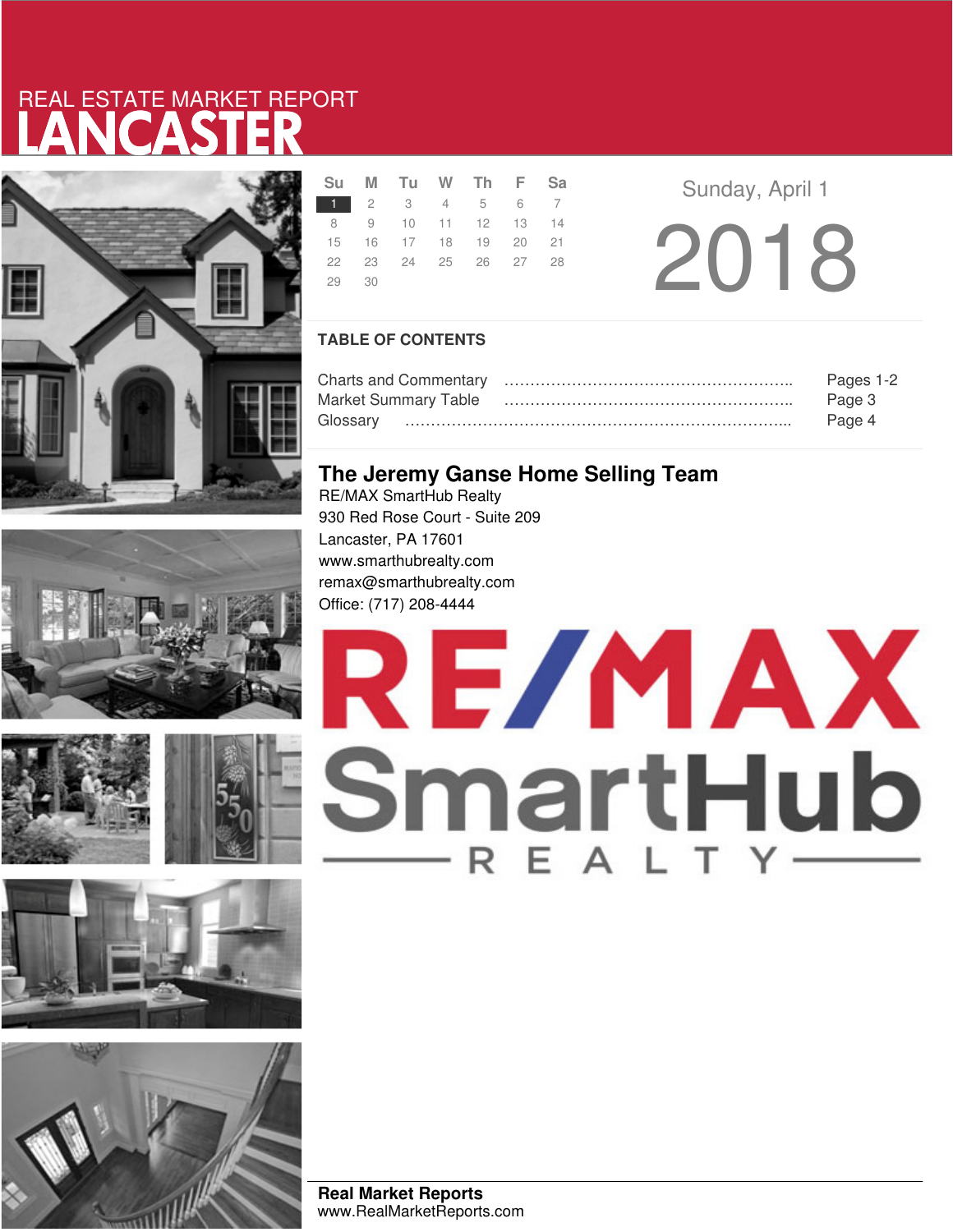

Sunday, April 1, 2018

### The Jeremy Ganse Home Selling Team

remax@smarthubrealty.com RE/MAX SmartHub Realty Office: (717) 208-4444

at the real estate market. Currently there are 849 sales pending in the market overall, leaving 1191 listings still for sale. The resulting pending ratio is 41.6% (849 divided by 2,040). So you might be asking yourself, that's great... but what exactly does it mean? I'm glad you asked! *Let's take a look*

The pending ratio indicates the supply & demand of the market. Specifically, a high ratio means that listings are in demand and quickly going to contract. Alternatively, a low ratio means there are not enough qualified buyers for the existing supply.

**"Current inventory is described as active."**

Taking a closer look, we notice that the \$150K - \$200K price range has a relatively large number of contracts pending sale.

We also notice that the \$250K - \$300K price range has a relatively large inventory of properties for sale at 180 listings. The average list price (or asking price) for all properties in this market is \$324,455.





A total of 2657 contracts have closed in the last 6 months with an average sold price of \$213,830. Breaking it down, we notice that the \$150K - \$200K price range contains the highest number of sold listings.

Alternatively, a total of 1128 listings have failed to sell in that same period of time. Listings may fail to sell for many reasons such as being priced too high, having been inadequately marketed, the property was in poor condition, or perhaps the owner had second thoughts about selling at this particular time. The \$200K - \$250K price range has the highest number of off-market listings at 168 properties.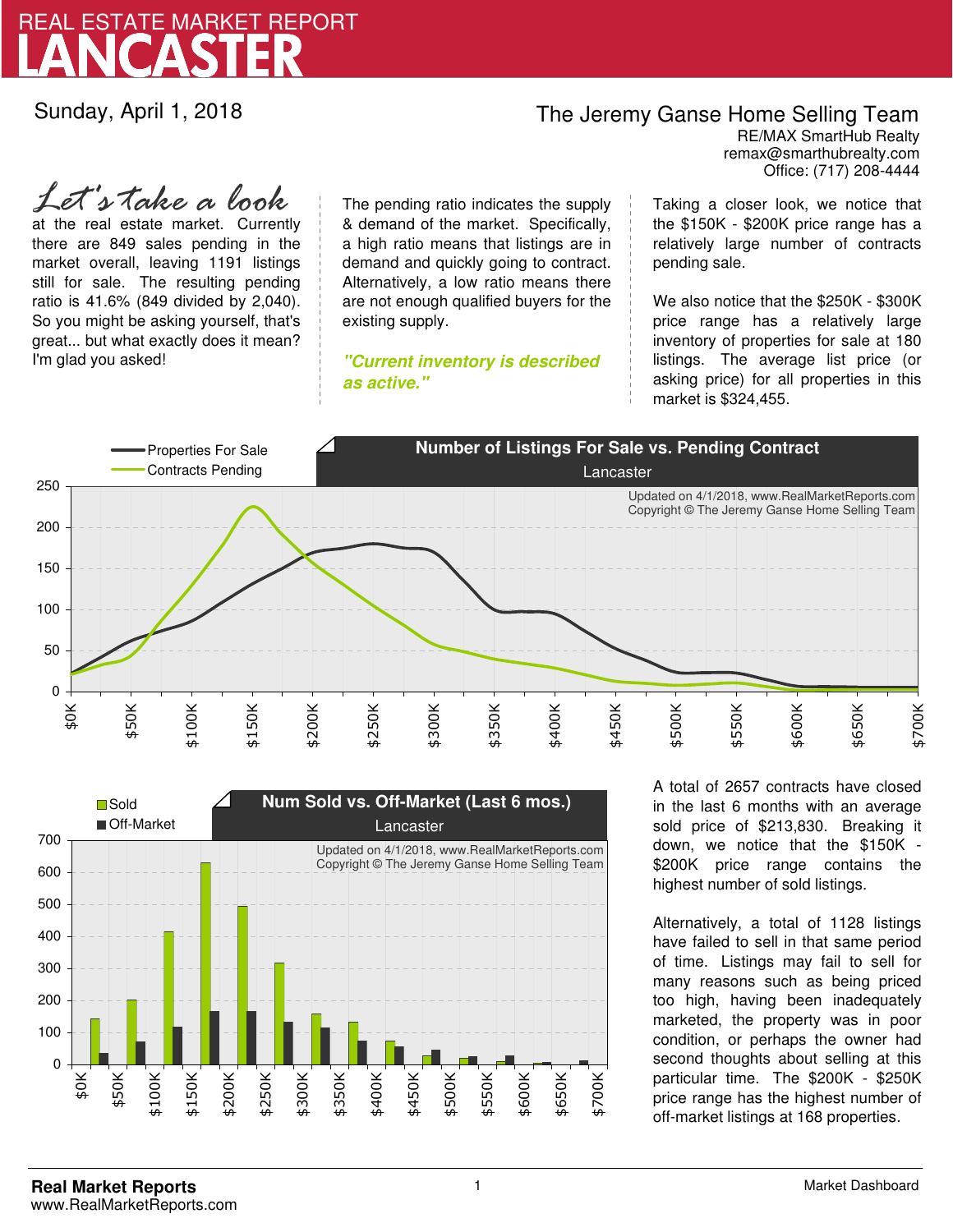## LANCASTER REAL ESTATE MARKET REPORT

Sunday, April 1, 2018

## The Jeremy Ganse Home Selling Team

remax@smarthubrealty.com RE/MAX SmartHub Realty Office: (717) 208-4444

Looking at the chart to the right, you might be wondering why average days on market (DOM) is important. This is a useful measurement because it can help us to determine whether we are in a buyer's market (indicated by high DOM), or a seller's market (indicated by low DOM). Active listings (properties for sale) have been on the market for an average of 152 days.

Analysis of sold properties for the last six months reveals an average sold price of \$213,830 and 50 days on market. Notice that properties in the \$650K - \$700K price range have sold quickest over the last six months.

The recent history of sales can be seen in the two charts below. The average sold price for the last 30 days was \$212,567 with an average DOM of 53 days.

Since the recent DOM is greater than the average DOM for the last 6 months, it is a negative indicator for demand. It is always important to realize that real estate markets can fluctuate due to many factors, including shifting interest rates, the economy, or seasonal changes.



### **"The average list-to-sales ratio for this area is 98.5%."**

Ratios are simple ways to express the difference between two values such as list price and sold price. In our case, we typically use the list-to-sale ratio to determine the percentage of the final list price that the buyer ultimately paid. It is a very common method to help buyers decide how much to offer on a property.

Analysis of the absorption rate indicates an inventory of 2.7 months based on the last 6 months of sales. This estimate is often used to determine how long it would take to sell off the current inventory of properties if all conditions remained the same. It is significant to mention that this estimate does not take into consideration any additional properties that will come onto the market in the future.



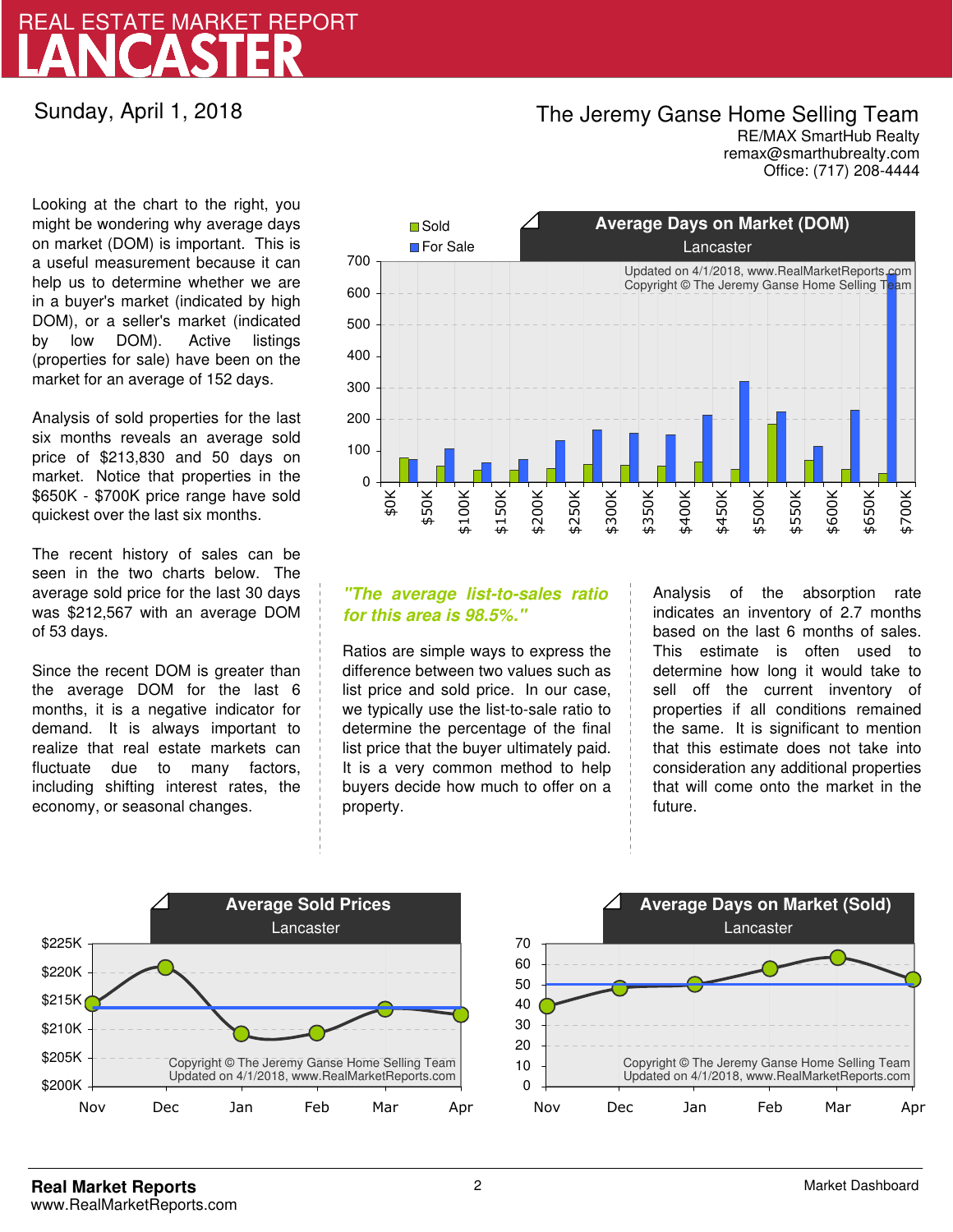# LANCASTER REAL ESTATE MARKET REPORT

Sunday, April 1, 2018

## The Jeremy Ganse Home Selling Team

remax@smarthubrealty.com RE/MAX SmartHub Realty Office: (717) 208-4444

|                                    |                    | <b>Contracts Pending [2]</b> |                         |                   |                | Off-Market in the Last 6 Months [3]<br><b>Absorption Rate</b> |            |                               |            |                   |                   |                   |  |              |      |
|------------------------------------|--------------------|------------------------------|-------------------------|-------------------|----------------|---------------------------------------------------------------|------------|-------------------------------|------------|-------------------|-------------------|-------------------|--|--------------|------|
|                                    |                    |                              | For Sale <sup>[1]</sup> |                   |                |                                                               |            | Sold in the Last 6 Months [4] |            |                   |                   |                   |  |              |      |
|                                    | <b>Price Range</b> | Total                        | Avg                     | Avg               | Total          | Pending                                                       | Total      | <b>Total</b>                  | Avg        | Avg Orig          | Avg               | Avg               |  | List to      | Mos. |
| Min.                               | Max.               | <b>Num</b>                   | <b>DOM</b>              | <b>List Price</b> | <b>Num</b>     | Ratio                                                         | <b>Num</b> | <b>Num</b>                    | <b>DOM</b> | <b>List Price</b> | <b>List Price</b> | <b>Sold Price</b> |  | <b>Sales</b> |      |
| \$0                                | \$49,999           | 22                           | 73                      | \$34,547          | 21             | 48.8%                                                         | 36         | 143                           | 77         | \$48,049          | \$43,899          | \$32,980          |  | 75.1%        | 0.9  |
| \$50,000                           | \$99,999           | 62                           | 108                     | \$75,366          | 44             | 41.5%                                                         | 71         | 203                           | 52         | \$82,844          | \$79,625          | \$76,365          |  | 95.9%        | 1.8  |
| \$100,000                          | \$149,999          | 86                           | 63                      | \$131,312         | 129            | 60.0%                                                         | 118        | 415                           | 39         | \$443,005         | \$133,108         | \$129,885         |  | 97.6%        | 1.2  |
| \$150,000                          | \$199,999          | 131                          | 73                      | \$177,753         | 225            | 63.2%                                                         | 167        | 631                           | 40         | \$182,465         | \$177,976         | \$175,008         |  | 98.3%        | 1.2  |
| \$200,000                          | \$249,999          | 169                          | 133                     | \$228,106         | 157            | 48.2%                                                         | 168        | 494                           | 45         | \$228,831         | \$226,938         | \$223,744         |  | 98.6%        | 2.1  |
| \$250,000                          | \$299,999          | 180                          | 167                     | \$276,658         | 105            | 36.8%                                                         | 135        | 318                           | 57         | \$281,494         | \$276,757         | \$273,551         |  | 98.8%        | 3.4  |
| \$300,000                          | \$349,999          | 170                          | 156                     | \$325,979         | 58             | 25.4%                                                         | 115        | 160                           | 55         | \$325,787         | \$323,481         | \$320,090         |  | 99.0%        | 6.4  |
| \$350,000                          | \$399,999          | 100                          | 152                     | \$376,058         | 40             | 28.6%                                                         | 74         | 133                           | 52         | \$381,144         | \$376,662         | \$371,699         |  | 98.7%        | 4.5  |
| \$400,000                          | \$449,999          | 95                           | 214                     | \$425,075         | 29             | 23.4%                                                         | 58         | 75                            | 64         | \$440,433         | \$429,710         | \$422,564         |  | 98.3%        | 7.6  |
| \$450,000                          | \$499,999          | 53                           | 322                     | \$480,189         | 13             | 19.7%                                                         | 47         | 29                            | 41         | \$493,197         | \$481,886         | \$475,675         |  | 98.7%        | 11.0 |
| \$500,000                          | \$549,999          | 24                           | 223                     | \$529,693         | 8              | 25.0%                                                         | 27         | 21                            | 185        | \$3,137,394       | \$541,926         | \$528,500         |  | 97.5%        | 6.9  |
| \$550,000                          | \$599,999          | 23                           | 115                     | \$584,902         | 11             | 32.4%                                                         | 29         | 10                            | 70         | \$593,209         | \$583,299         | \$570,399         |  | 97.8%        | 13.8 |
| \$600,000                          | \$649,999          | $\overline{7}$               | 228                     | \$636,354         | $\overline{c}$ | 22.2%                                                         | 8          | $6\,$                         | 43         | \$634,177         | \$630,193         | \$612,277         |  | 97.2%        | 7.0  |
| \$650,000                          | \$699,999          | 6                            | 661                     | \$677,450         | 3              | 33.3%                                                         | 14         | 1                             | 29         | \$695,000         | \$695,000         | \$672,500         |  | 96.8%        | 36.0 |
| \$700,000                          | $\ddagger$         | 63                           | 207                     | \$1,024,239       | 4              | 6.0%                                                          | 61         | 18                            | 184        | \$974,285         | \$934,729         | \$1,043,866       |  | 111.7%       | 21.0 |
| <b>Market Summary &gt;&gt;&gt;</b> |                    | 1,191                        | 152                     | \$324,455         | 849            | 41.6%                                                         | 1,128      | 2,657                         | 50         | \$289,513         | \$217,038         | \$213,830         |  | 98.5%        | 2.7  |

Status = [1] ACT; [2] PND; [3] WTH, EXP, CNL; [4] CLS

CountyOrParish = Lancaster

PropertyType = Residential

-

Date Range = 10/01/2017 to 04/01/2018 Date Range = 10/01/2017 to 04/01/2018